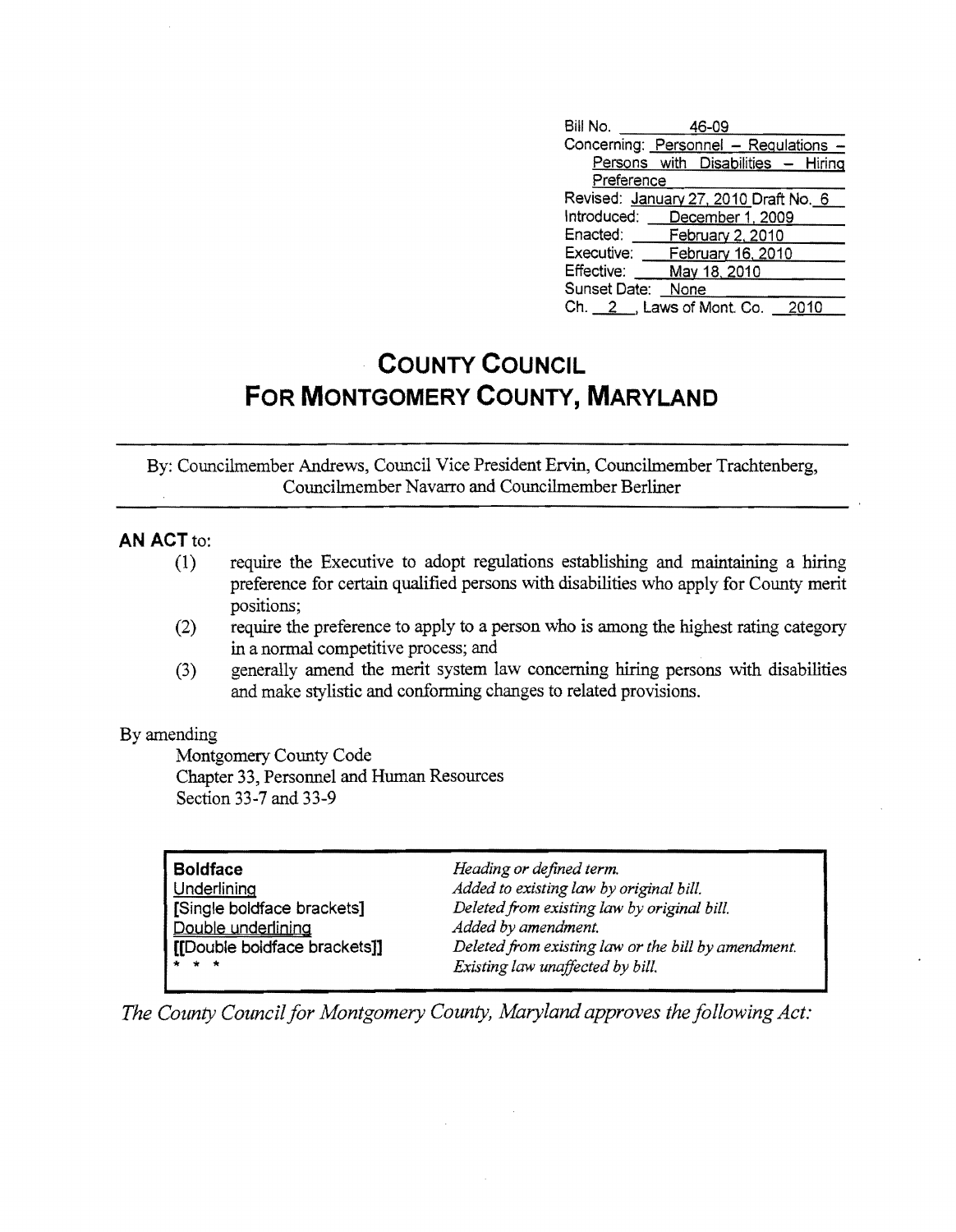## Sec. 1. Sections 33-7 and 33~9 are amended as follows:

1

21

22

26

- 2 33-7. County Executive and Merit System Protection Board responsibilities.
- 3 4 5 6 7 8 9 10 11 12 13 14 15 16 17 (a) *Generally.* In perfonning its functions, the Board is expected to protect the merit system and to protect employee and applicant rights guaranteed under the merit system, including protection against arbitrary and capricious recruitment and supervisory actions, support for recruitment and supervisory actions demonstrated by the facts to be proper, and to approach these matters without any bias or predilection to either supervisors or subordinates. The remedial and enforcement powers of the Board granted herein [shall] must be [fully] exercised by the Board as needed to rectify personnel actions found to be improper. The Board [shall] must comment on any proposed changes in the merit system law or regulations, at or before the public hearing thereon. The Board, subject to the appropriation process, [shall] must [be responsible for establishing] establish its staffing requirements [necessary to properly implement its duties] and [to] defme the duties of [such] its staff.
- 18 19 20 (b) *Personnel regulations.* The County Executive [shall] must adopt personnel regulations under Method (1) [of section 2A-15 of this Code]. The personnel regulations [shall] must provide the framework for:
	- $(1)$  The classification of all merit system positions in the executive and legislative branches;
- 23 24 25 (2) Minimum qualifications for merit system positions, methods of determining qualifications and methods of selection for any positions;
	- (3) Probationary periods, promotions, transfers;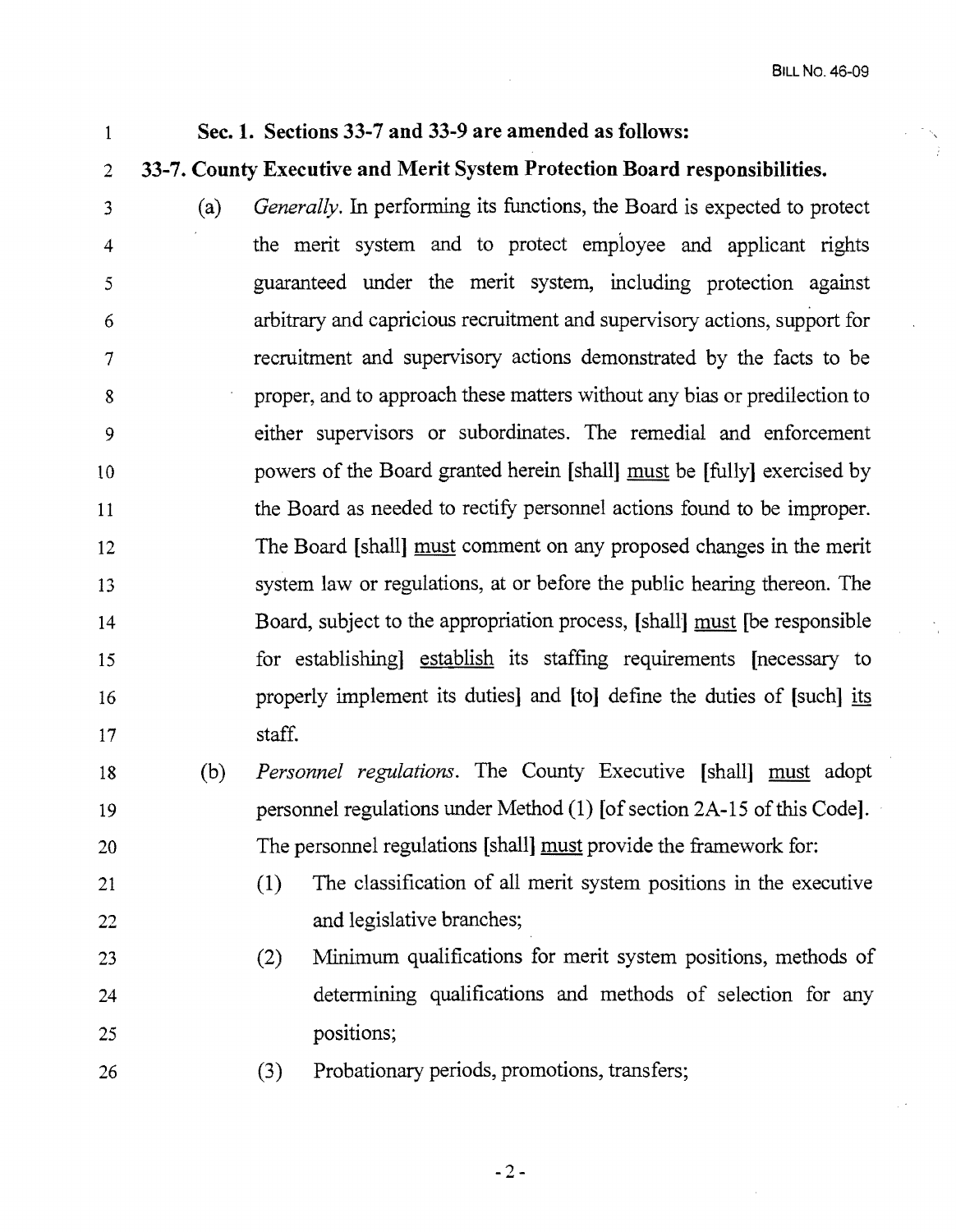$\mathcal{A}^{\mathcal{A}}$ 

 $\bar{\tau}$ 

| 27 |     | (4)<br>Causes for removal from any merit system position and methods     |
|----|-----|--------------------------------------------------------------------------|
| 28 |     | of removal, including demotions, furloughs, and reduction of             |
| 29 |     | staff. However, any regulations governing a reduction in staff and       |
| 30 |     | employee rights attendant thereto shall be restricted to the             |
| 31 |     | respective branch of government in which the employee is                 |
| 32 |     | employed; in the case of the legislative and judicial branches, this     |
| 33 |     | sentence shall apply to employees hired by the legislative and           |
| 34 |     | judicial branch, respectively, after August 1, 1983.                     |
| 35 |     | Annual, sick and other leave;<br>(5)                                     |
| 36 |     | Prohibitions against political activity;<br>(6)                          |
| 37 |     | (7)<br>Maintenance of personnel records; and                             |
| 38 |     | (8)<br>Similar personnel matters as may be provided by law.              |
| 39 | (c) | Classification standards. With respect to classification matters, the    |
| 40 |     | County Executive [shall] must provide by personnel regulation, adopted   |
| 41 |     | [in the manner specified above] $under Method (1)$ , standards for       |
| 42 |     | establishing and maintaining a classification plan. These standards may  |
| 43 |     | include but are not limited to the following:                            |
| 44 |     | (1)<br>The necessary components of class specifications;                 |
| 45 |     | (2)<br>Criteria for the establishment of new classes, modification or    |
| 46 |     | elimination of existing classes;                                         |
| 47 |     | Criteria for the assignment of positions to classes;<br>(3)              |
| 48 |     | Kinds of data required to substantiate allocation of positions;<br>(4)   |
| 49 |     | Guidelines for comparing levels of job difficulty and complexity;<br>(5) |
| 50 |     | and                                                                      |
| 51 |     | Criteria for the establishment or abolishment of positions.<br>(6)       |
| 52 |     | The Board [shall] must conduct or authorize periodic audits of           |
| 53 |     | classification assignments made by the Chief Administrative Officer      |

 $\hat{\boldsymbol{\beta}}$ 

 $\bar{\mathcal{C}}$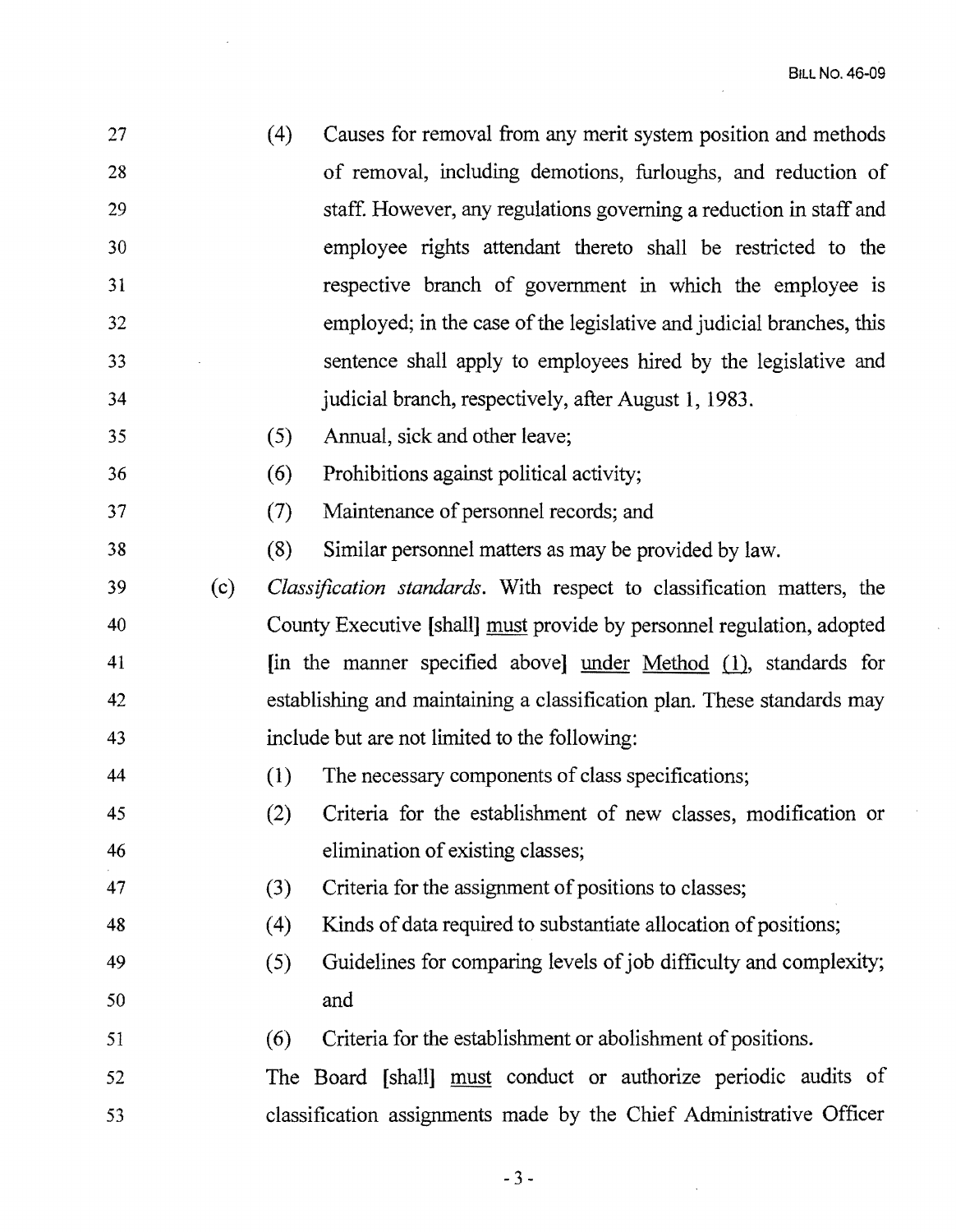$\mathcal{A}$ 

t,

 $\mathcal{L}^{\text{max}}$ 

| 54 |     | and of the general structure and internal consistency of the classification |               |               |                                                                       |
|----|-----|-----------------------------------------------------------------------------|---------------|---------------|-----------------------------------------------------------------------|
| 55 |     | plan, and [shall] must submit audit findings and recommendations to the     |               |               |                                                                       |
| 56 |     | County Executive and County Council.                                        |               |               |                                                                       |
| 57 | (d) | <i>Hiring preference for persons with disabilities.</i>                     |               |               |                                                                       |
| 58 |     | $\Box$                                                                      | Findings.     |               |                                                                       |
| 59 |     |                                                                             | (A)           |               | <u>Persons with disabilities are a largely untapped resource</u>      |
| 60 |     |                                                                             |               |               | for outstanding candidates for County employment.                     |
| 61 |     |                                                                             | $\circled{B}$ |               | Persons with disabilities suffer from a high unemployment             |
| 62 |     |                                                                             |               |               | and underemployment rate in the County due in part to                 |
| 63 |     |                                                                             |               |               | unfounded myths, fears and stereotypes associated with                |
| 64 |     |                                                                             |               |               | many disabilities.                                                    |
| 65 |     |                                                                             | (C)           |               | A hiring preference for persons with disabilities is                  |
| 66 |     |                                                                             |               |               | necessary to remedy past discrimination resulting from                |
| 67 |     |                                                                             |               |               | these unfounded myths, fears, and stereotypes.                        |
| 68 |     | (2)                                                                         |               |               | <u>The Executive must adopt by personnel regulation, under Method</u> |
| 69 |     |                                                                             |               |               | (1), standards for establishing and maintaining a preference for      |
| 70 |     |                                                                             |               |               | the initial appointment of a qualified person with a disability into  |
| 71 |     |                                                                             |               |               | a merit system position. These standards must:                        |
| 72 |     |                                                                             |               | $[(1)] \ (A)$ | define a person with a disability [[who is]] eligible                 |
| 73 |     |                                                                             |               |               | <u>for the preference as:</u>                                         |
| 74 |     |                                                                             |               | $\Omega$      | a person with medical proof of a developmental                        |
| 75 |     |                                                                             |               |               | disability, a severe physical disability, or a                        |
| 76 |     |                                                                             |               |               | psychiatric disability; or                                            |
| 77 |     |                                                                             |               | $\omega$      | a veteran rated by the Department of Veterans                         |
| 78 |     |                                                                             |               |               | Affairs with a compensable service-connected                          |
| 79 |     |                                                                             |               |               | disability of 30 percent or more;                                     |

 $\sim 10^{-1}$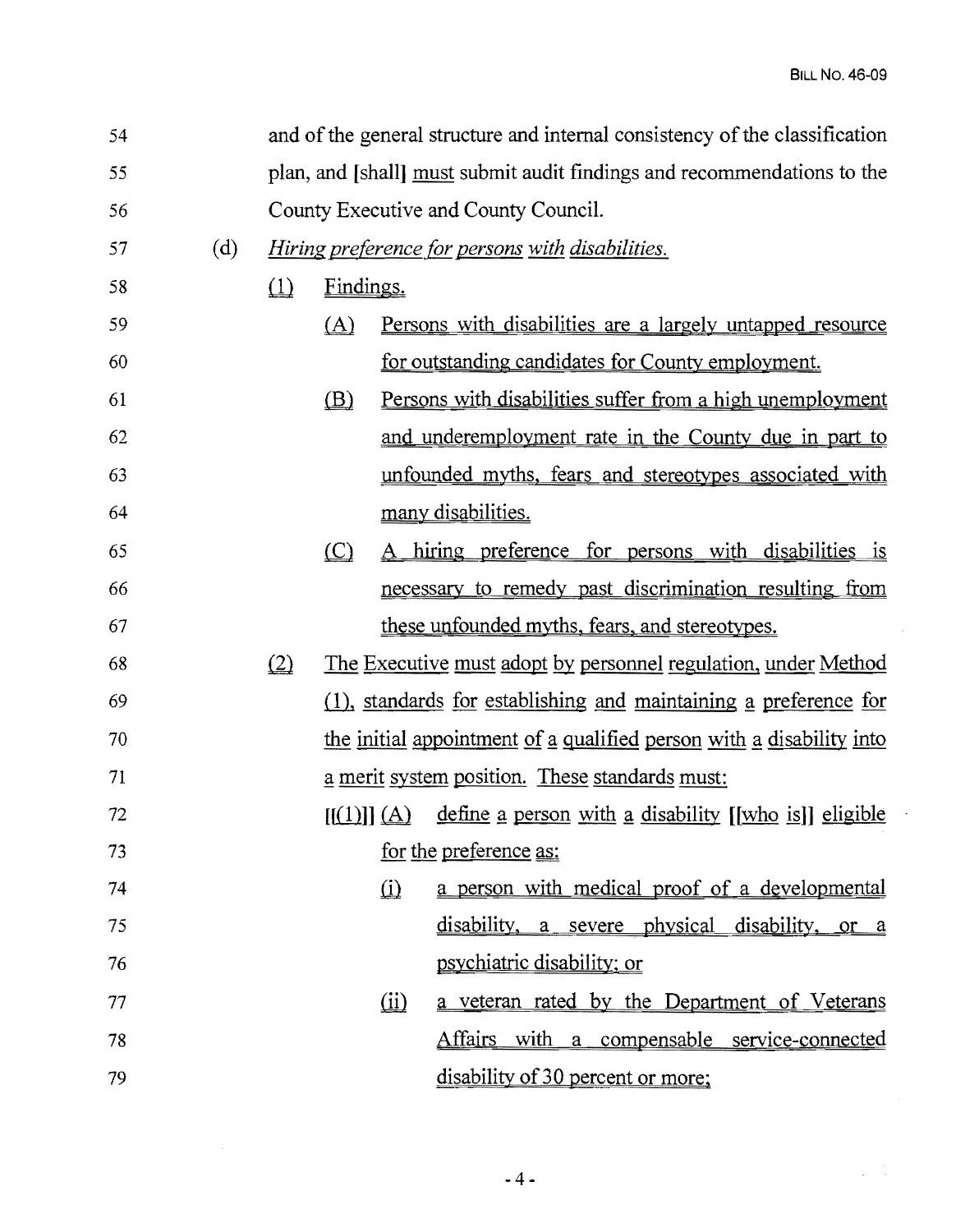| 80  | medical certification<br>$[[(2)]]$ $(B)$<br>require<br>$of \underline{a}$<br>qualifying    |
|-----|--------------------------------------------------------------------------------------------|
| 81  | disability;                                                                                |
| 82  | $[(3)]$ $(C)$ establish the following order of preference $[$ in                           |
| 83  | <u>relation to other preferences authorized by law</u> ]:                                  |
| 84  | $\Omega$<br>an employee who is unable to perform the                                       |
| 85  | employee's job because of a disability or injury                                           |
| 86  | under the ADA;                                                                             |
| 87  | an employee subject to reduction-in-force;<br>(ii)                                         |
| 88  | (iii)<br>an employee who was granted a temporary                                           |
| 89  | disability retirement under the Employees                                                  |
| 90  | Retirement System or an initial or temporary                                               |
| 91  | disability benefit of any type under the Retirement                                        |
| 92  | Savings Plan or the Guaranteed Retirement Income                                           |
| 93  | <u>Plan but is no longer eligible for such a temporary</u>                                 |
| 94  | disability retirement or benefit;                                                          |
| 95  | a veteran with a disability;<br>$\left(\underline{iv}\right)$                              |
| 96  | an equal preference for a veteran without a<br>$(\underline{v})$                           |
| 97  | disability and a non-veteran with a disability; and                                        |
| 98  | only apply the preference to a person who is among<br>[[3]][D]                             |
| 99  | the highest rating category in a normal competitive                                        |
| 100 | process.                                                                                   |
| 101 | <i>Personnel regulation review.</i> The Merit System Protection Board [shall]<br>(e)       |
| 102 | must meet and confer with the Chief Administrative Officer and                             |
| 103 | employees and their organizations from time to time to review the need                     |
| 104 | to amend these regulations.                                                                |
| 105 | <i>Adjudication</i> . The Board [shall] must hear and decide disciplinary<br>$[(e)]$ $(f)$ |
| 106 | appeals or grievances upon the request of a merit system employee who                      |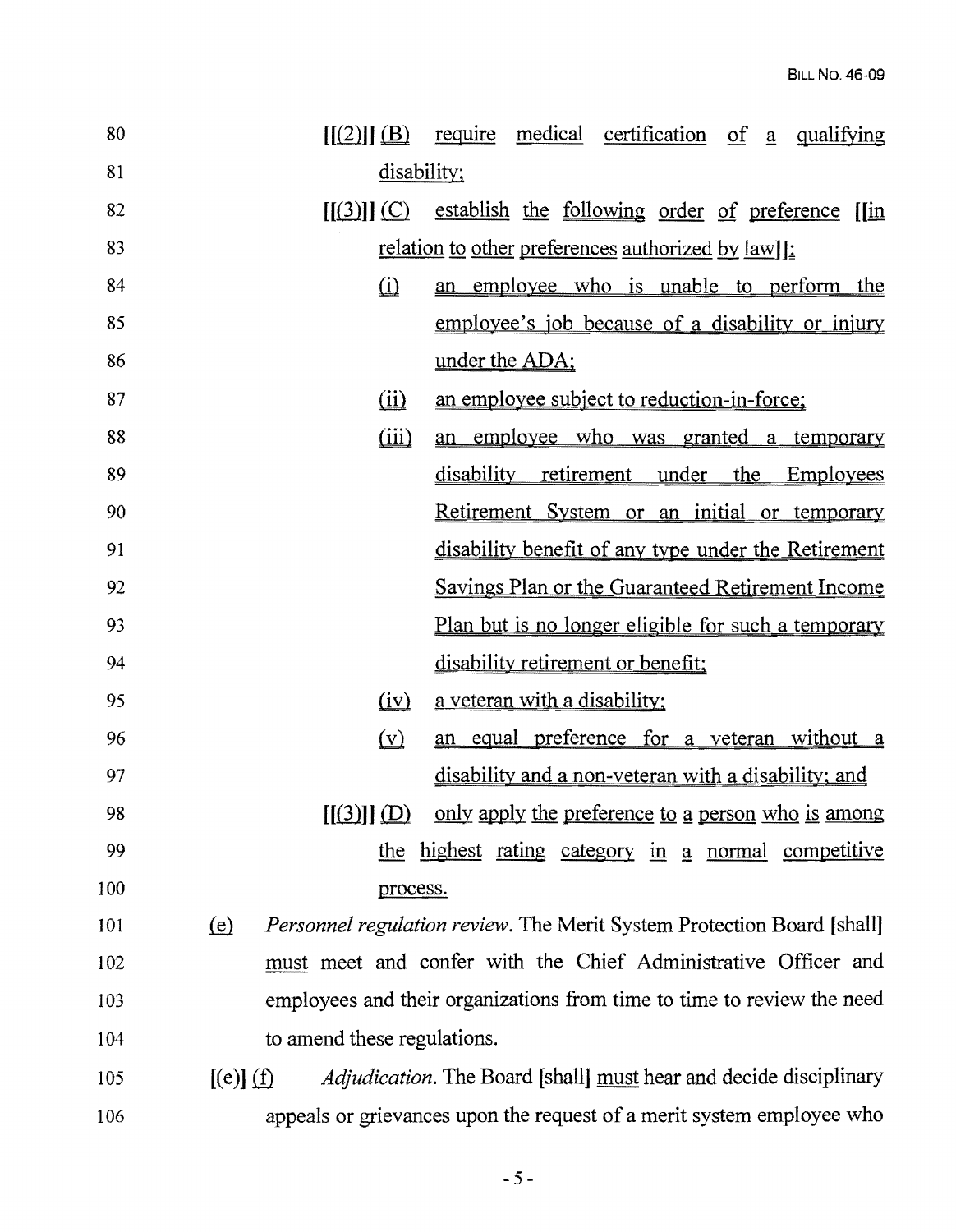i<br>Bisk

- 107 has been removed, demoted or suspended and in such other cases as 108 required herein.
- 109 [(f)] (g) *Retirement.* The Board may from time to time prepare and 110 recommend to the Council modifications to the County's system of 111 retirement pay.
- 112 [(g)] (h} *Personnel management oversight.* The Board [shall] must review 113 and study the administration of the County classification and retirement 114 plans and other aspects of the merit system and transmit to the Chief 115 Administrative Officer, County Executive and [the] County Council its 116 findings and recommendations. The Board [shall] must conduct such 117 special studies and audits on any matter relating to personnel as may be 118 periodically requested by the County Council. All County agencies, 119 departments and offices and County employees and organizations 120 [thereof shall] must cooperate with the Board and have adequate notice 121 and an opportunity to participate in any such review initiated under this 122 Section.
- 123 [(h)] (i) *Publication.* Consistent with the requirements of [the Freedom of 124 Information Act] State law, confidentiality and other provisions of law, 125 the Board [shall] must publish, at least annually, abstracts of its 126 decisions, rulings, opinions and interpretations, and maintain a 127 **permanent record of its decisions.**
- 128 **[(i)]** (i) *Public forum.* The Board [shall] must convene at least annually a 129 public forum on personnel management in the County government to 130 examine the implementation of Charter requirements and the merit 131 system law.
- 132 **33-9. Equal employment opportunity and affirmative action.**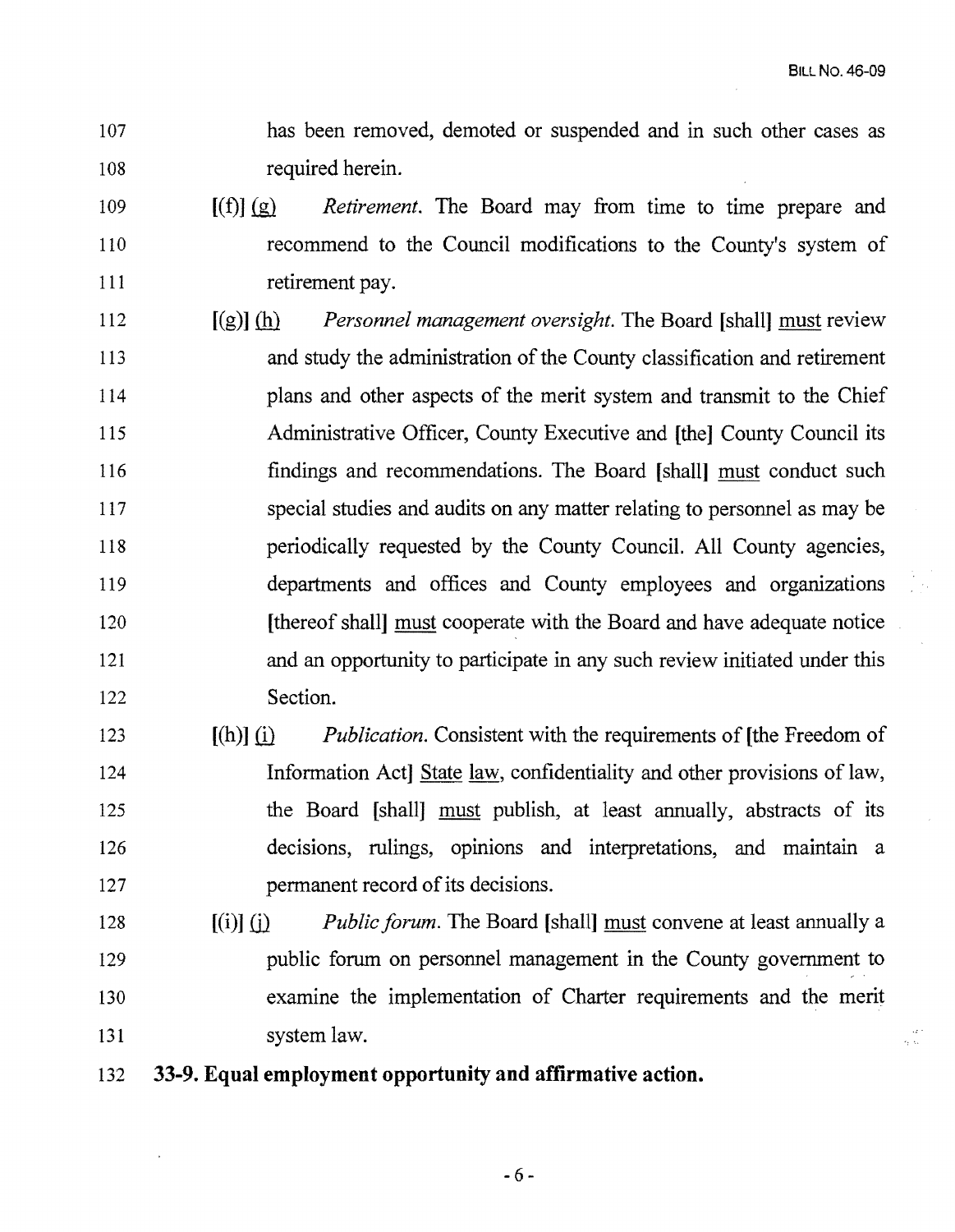133 (a) *Policy.* [The county's policy shall be to] Except as provided in Section 134 33-7(d), the County must take all personnel actions on the basis of 135 merit and fitness without regard to political affiliation or non-merit 136 factors, and without regard to other factors as may be provided for in 137 chapter 27, "Human Relations and Civil Liberties," such as sex, marital 138 status, race, religion, national origin, age or [handicap] disability. The 139 Chief Administrative Officer [shall be responsible for initiating, 140 developing and maintaining] must initiate, develop, and maintain [such] 141 an equal employment opportunity and affirmative action program [as] 142 necessary to ensure that all persons have an equal opportunity to enter 143 and progress in the County's service on the basis of open competition 144 and demonstrated ability. The County Executive lis authorized to issue 145 such] may adopt regulations, [adopted] under Method (1) [of section 146 2A-15 of this Code], [as necessary] to implement this policy. Such 147 regulations [shall] must provide that an employee whose personal 148 religious beliefs require the abstention from work during certain periods 149 of time may elect to engage in an alternate work schedule in order to 150 meet those religious requirements. The [regulation shall] regulations 151 must [include provision for any] require an employee who elects to 152 work an alternate schedule to [be obligated to] work an equal period of 153 time to that taken off for such religious reasons.

 $154$  \* \* \*

 $-7-$